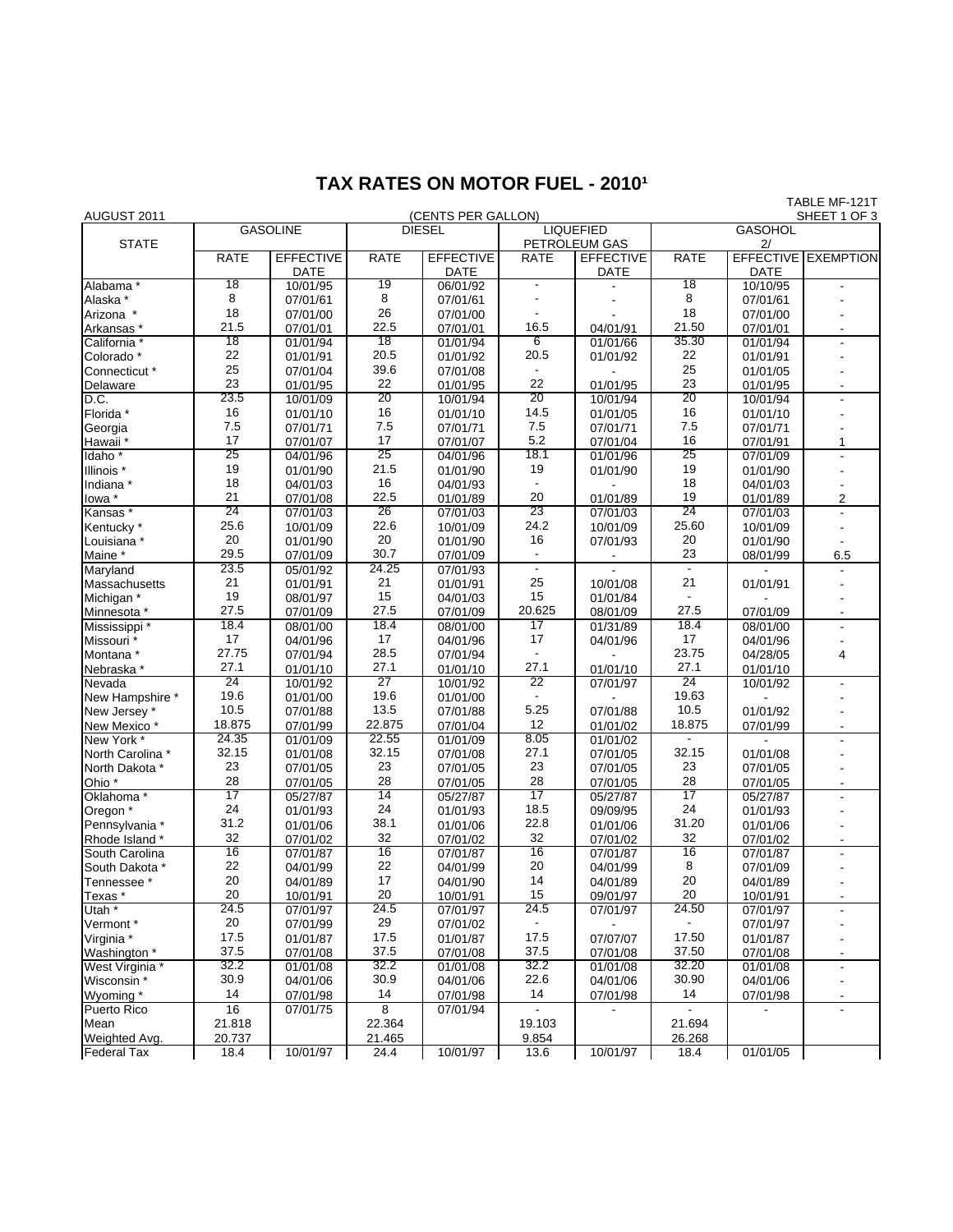| Alabama              | The gasoline, gasohol, and diesel rates include a 2 cents per gallon inspection fee. Alabama-registered LPG vehicles pay an annual fee based on vehicle type in lieu of the volume tax.                                                                                                                                                                                                                                                                             |  |  |  |  |  |
|----------------------|---------------------------------------------------------------------------------------------------------------------------------------------------------------------------------------------------------------------------------------------------------------------------------------------------------------------------------------------------------------------------------------------------------------------------------------------------------------------|--|--|--|--|--|
|                      | The fuel tax on diesel remains at 18 cents per gallon for light and exempt vehicles, but is set at 27 cents per gallon if used to propel a truck with more than two axles or with a declared gross weight over                                                                                                                                                                                                                                                      |  |  |  |  |  |
| Arizona              | 26,000 pounds.                                                                                                                                                                                                                                                                                                                                                                                                                                                      |  |  |  |  |  |
| Arkansas             | The gasoline, gasohol, and diesel rates include 0.4 cents per gallon Environmental Assurance Fee. Applicants for LPG user permits must pay a fee in lieu of the volume tax.                                                                                                                                                                                                                                                                                         |  |  |  |  |  |
| California           | LPG users may pay an annual fee in lieu of the volume tax.                                                                                                                                                                                                                                                                                                                                                                                                          |  |  |  |  |  |
| Colorado             | Owners of LPG vehicles registered in the State must pay an annual fee in lieu of the volume tax.                                                                                                                                                                                                                                                                                                                                                                    |  |  |  |  |  |
| Connecticut          | The tax is computed at 5% of the gross earnings from the first sale of a petroleum product in the State                                                                                                                                                                                                                                                                                                                                                             |  |  |  |  |  |
| Delaware             | The tax rate varies annually based on the average wholesale price of gasoline for the previous year.                                                                                                                                                                                                                                                                                                                                                                |  |  |  |  |  |
| Florida              | Tax rates are variable, adjusted annually. For gasoline and gasohol, in addition to the rates shown, there is a State-imposed State Comprehensive Enhanced Transportation System (SCETS) tax that varies<br>by the county from 0-5.0 cents per gallon. All counties levy the SCETS tax on gasoline, but a few levy less than the maximum rate. LPG vehicles registered in the State pay an annual fee in lieu of the tax on<br>alternative fuels and the SCETS tax. |  |  |  |  |  |
| Hawaii               | Effective 01/01/02, alternative fuels pay an amount proportional to the diesel tax as follows: .29 for ethanol, .5 for bio-diesel, and .33 for LPG. An additional 1 cent is added to these amounts, and then<br>rounded to the nearest 1 cent.                                                                                                                                                                                                                      |  |  |  |  |  |
| Idaho                | LPG users may pay an annual fee based on vehicle weight in lieu of volume tax                                                                                                                                                                                                                                                                                                                                                                                       |  |  |  |  |  |
| Illinois             | Motor carriers pay an additional 6.3 cents per gallon on gasoline, 6.5 cents on diesel, and 5.9 cents on LPG.                                                                                                                                                                                                                                                                                                                                                       |  |  |  |  |  |
| Indiana              | Motor carriers pay an additional 11 cents per gallon. LPG vehicles pay an annual fee.                                                                                                                                                                                                                                                                                                                                                                               |  |  |  |  |  |
| lowa                 | Effective 07/01/02, motor fuel tax rates will be adjusted annually based on the amounts of ethanol blended gasoline being sold and distributed annually.                                                                                                                                                                                                                                                                                                            |  |  |  |  |  |
| Kansas               | LPG users may pay an annual fee based on mileage and gross vehicle weight in lieu of the volume tax.                                                                                                                                                                                                                                                                                                                                                                |  |  |  |  |  |
|                      | Tax rates are variable, adjusted quarterly. A 2 percent surtax is imposed on gasoline and 4.7 percent on special fuels for any vehicle with 3 or more axles. The gasoline, gasohol, and diesel rates include 1.4                                                                                                                                                                                                                                                    |  |  |  |  |  |
| Kentucky             | cents per gallon Petroleum Environmental Assurance Fee.                                                                                                                                                                                                                                                                                                                                                                                                             |  |  |  |  |  |
| Maine                | Rates are variable, adjusted every February based on past years Consumer Price Index. Rates are effective on the following July 1                                                                                                                                                                                                                                                                                                                                   |  |  |  |  |  |
| Michigan             | For vehicles defined under the Motor Carrier Fuel Tax Act, diesel fuel is discounted 6 cents per gallon at the pump; and assessed a 12 cents per gallon surcharge on a quarterly return, with a provision for a<br>6 cent per gallon refund on fuel purchased in Michigan.                                                                                                                                                                                          |  |  |  |  |  |
| Minnesota            | There is a credit to the wholesaler of 15 cents per gallon of alcohol used to make gasohol.                                                                                                                                                                                                                                                                                                                                                                         |  |  |  |  |  |
| Mississippi          | The gasoline, gasohol, and diesel rates include 0.4 cents per gallon dedicated to the Groundwater Protection Trust Fund.                                                                                                                                                                                                                                                                                                                                            |  |  |  |  |  |
| Missouri             | LPG vehicles 18,000 pounds or less gross vehicle weight registered in the State pay an annual fee in lieu of the volume tax.                                                                                                                                                                                                                                                                                                                                        |  |  |  |  |  |
| Montana              | LPG vehicles registed in the State pay an annual fee based on gross weight in lieu of the volume tax. Out-of-State vehicles purchase trip permits. There is an alcohol distiller credit of 30 cents per gallon of<br>alcohol produced in the State with State agricultural products and used to make gasohol.                                                                                                                                                       |  |  |  |  |  |
| Nebraska             | Rates are variable, adjusted quarterly. The gasoline and gasohol include 0.6 cents per gallon and diesel rate includes 0.2 cents per gallon Petroleum Release Remedial Action Fee. Effective 01/01/02, new<br>Nebraska ethanol production facilities may receive an ethanol production credit equal to 18 cents per gallon of ethanol used to fuel motor vehicles.                                                                                                  |  |  |  |  |  |
| <b>New Hampshire</b> | The gasoline, gasohol, and diesel rates include 1.5 cents per gallon Oil Discharge and Disposal Cleanup Fee. Alternative fuel vehicles pay twice the usual registration fee in lieu of the volume tax.                                                                                                                                                                                                                                                              |  |  |  |  |  |
| <b>New Jersey</b>    | In addition to the rates shown, there is a Petroleum Products Gross Receipts Tax. The tax is computed on a cents-per-gallon basis and is applicable to a wide variety of petroleum products.                                                                                                                                                                                                                                                                        |  |  |  |  |  |
| <b>New Mexico</b>    | The gasoline, gasohol, and diesel rates include the Petroleum Products Loading Fee of \$150 per 8,000 gallons (1.875 cents per gallon). Owners of LPG-powered vehicles up to 54,000 pounds gross vehicle<br>weight may pay an annual fee in lieu of the volume tax.                                                                                                                                                                                                 |  |  |  |  |  |
| New York             | Rates are variable, adjusted annually. Rates include the Petroleum Business Tax of 14.6 cents per gallon. The gasoline rate includes a 0.5 mill (0.05 cents) per gallon Petroleum Testing Fee.                                                                                                                                                                                                                                                                      |  |  |  |  |  |
| North Carolina       | Rates are variable, adjusted semiannually.                                                                                                                                                                                                                                                                                                                                                                                                                          |  |  |  |  |  |
| <b>North Dakota</b>  | A special excise tax of 2% is imposed on all sales of special fuel (diesel or LPG) that are exempted from the volume tax if the fuel is sold for use in the State. There is a producer credit of 40 cents per gallon<br>of agriculturally derived alcohol produced in the State and used to make gasonol                                                                                                                                                            |  |  |  |  |  |
| Ohio                 | Commercial vehicles formerly subject to the highway use tax pay an additional 3 cents per gallon. Dealers are refunded 10 cents per gallon of each qualified fuel (ethanol or methanol) blended with unleaded<br>aasoline                                                                                                                                                                                                                                           |  |  |  |  |  |
| Oklahoma             | Rates shown include 1 cent per gallon tax dedicated to the Petroleum Underground Tank Release Environmental Cleanup Indemnity Fund. When the Fund reaches specified balance, future tax revenues will<br>be deposited in a highway fund. The gasoline, gasohol, and LPG rates include 0.08 cents for fuel inspection. LPG users may pay an annual fee in lieu of the volume tax.                                                                                    |  |  |  |  |  |
|                      |                                                                                                                                                                                                                                                                                                                                                                                                                                                                     |  |  |  |  |  |
| Oregon               | The diesel and LPG rates shown are paid by users for vehicles not under the jurisdiction of Public Utility Commissioner. Vehicles under the jurisdiction of the Public Utilities Commissioner and paying motor-<br>carrier fees are exempt from payment of the motor-fuel tax.                                                                                                                                                                                      |  |  |  |  |  |
| Pennsylvania         | The rates include the Oil Franchise Tax for Maintenance and Construction, a variable rate tax adjusted annually. LPG rate is based on the gasolie gallon equivalent                                                                                                                                                                                                                                                                                                 |  |  |  |  |  |
| Rhode Island         | Rates includes 1 cent per gallon tax for the Underground Storage Tank Financial Responsibility Fund.                                                                                                                                                                                                                                                                                                                                                                |  |  |  |  |  |
| South Dakota         | There is a producer incentive payment of 20 cents per gallon.                                                                                                                                                                                                                                                                                                                                                                                                       |  |  |  |  |  |
| Tennessee            | LPG users without permits must pay in advance at the beginning of the fiscal year, others pay quarterly. Fee is based on vehice weight and fuel efficiency                                                                                                                                                                                                                                                                                                          |  |  |  |  |  |
| Texas                | Owners of LPG vehicles registered in the State must pay an annual fee in lieu of the volume tax.                                                                                                                                                                                                                                                                                                                                                                    |  |  |  |  |  |
| Utah                 | LPG is tax exempt if user purchases annual exemption certificate.                                                                                                                                                                                                                                                                                                                                                                                                   |  |  |  |  |  |
| Vermont              | Diesel vehicles 10,000 pounds and over pay 26 cents per gallon. LPG vehicles are subject to a registration fee 1.75 times the usual fee. The gasoline, gasohol, and diesel rates include 1 cents per gallon for<br>the Petroleum Cleanup Fund.                                                                                                                                                                                                                      |  |  |  |  |  |
| Virginia             | Vehicles weighing 26,000 pounds or more having 3 or more axles pay an additional 3.5 cents per gallon.                                                                                                                                                                                                                                                                                                                                                              |  |  |  |  |  |
| Washington           | Owners of LPG vehicles pay an annual fee.                                                                                                                                                                                                                                                                                                                                                                                                                           |  |  |  |  |  |
| <b>West Virginia</b> | Rates are variable, adjusted annually                                                                                                                                                                                                                                                                                                                                                                                                                               |  |  |  |  |  |
| Wisconsin            | Rates are variable, adjusted annually                                                                                                                                                                                                                                                                                                                                                                                                                               |  |  |  |  |  |
| Wyoming              | LPG is subject to sales tax. The gasoline, gasohol, and diesel rates include 1 cent for the Underground Storage Tank Corrective Action Account.                                                                                                                                                                                                                                                                                                                     |  |  |  |  |  |
|                      |                                                                                                                                                                                                                                                                                                                                                                                                                                                                     |  |  |  |  |  |